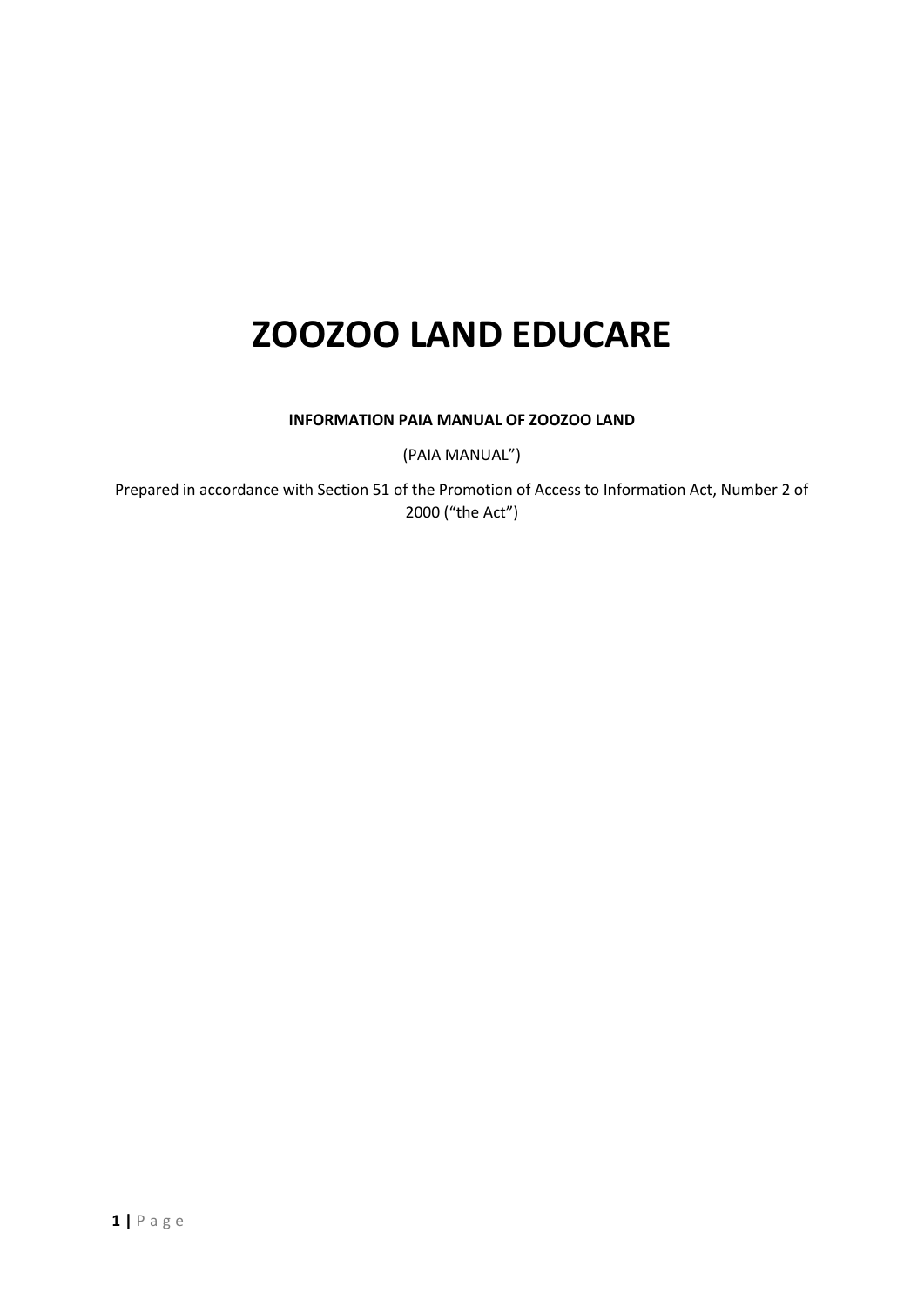# **TABLE OF CONTENTS**

| <b>ITEM</b>    | <b>DESCRIPTION</b>                                  | <b>PAGE</b> |
|----------------|-----------------------------------------------------|-------------|
|                | BACKGROUND TO THE PROMOTION OF ACCESS TO            |             |
| $\mathbf{1}$   | <b>INFORMATION ACT</b>                              | 3           |
| $\overline{2}$ | ZOOZOO LAND EDUCARE (PTY) LTD                       | 3           |
| 3              | PURPOSE OF THE PAIA MANUAL                          | $3 - 4$     |
| 4              | CONTACT DETAILS OF THE CHIEF EXECUTIVE OFFICER      | 4           |
| 5              | THE INFORMATION OFFICER                             | 4           |
| 6              | <b>GUIDE OF SA HUMAN RIGHTS COMMISSION</b>          | 5           |
| $\overline{7}$ | <b>AVAILABILITY OF THIS MANUAL</b>                  | $5 - 6$     |
|                | RECORDS AVAILABLE ONLY ON REQUEST TO ACCESS IN      |             |
| 8              | TERMS OF THE ACT (SECTION 51(1)(D))                 | $6 - 7$     |
|                | RECORDS AVAILABLE WITHOUT A REQUEST TO ACCESS IN    |             |
| 9              | <b>TERMS OF THE ACT</b>                             | 8           |
| 10             | RECORDS AVAILABLE IN TERMS OF ANY OTHER LEGISLATION | $8 - 10$    |
| 11             | <b>REQUEST PROCEDURE</b>                            | 10          |
| 12             | REFUSAL OF ACCESS TO RECORDS                        | $11 - 12$   |
|                | REMEDIES AVAILABLE WHEN ZOOZOO LAND REFUSES A       |             |
| 13             | <b>REQUEST</b>                                      | 12          |
| 14             | ACCESS TO RECORDS HELD BY ZOOZOO LAND               | $12 - 13$   |
| 15             | <b>FFFS</b>                                         | 13          |
| 16             | <b>REPRODUCTION FEES</b>                            | $14 - 15$   |
| 17             | <b>DECISION</b>                                     | 15          |
| 18             | AVAILABILITY AND UPDATING OF THE PAIA MANUAL        | 16          |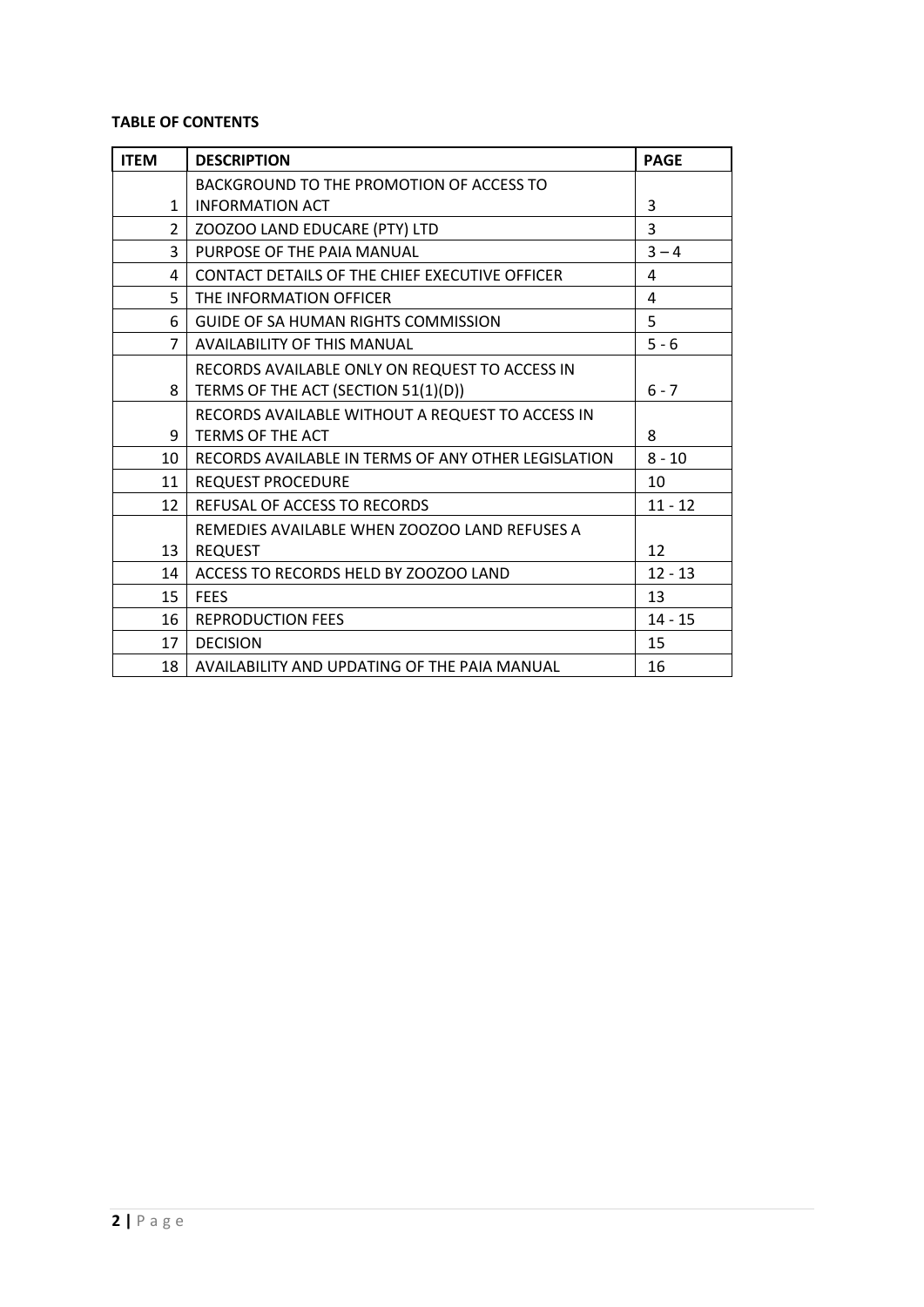# **1 BACKGROUND TO THE PROMOTION OF ACCESS TO INFORMATION ACT**

- 1.1 The promotion of Access to Information Act, No 2 of 2000 ("the Act") was enacted on 3 February 2000, giving effect to the constitutional right in terms of section 32 of the Bill of rights contained in the constitution of the Republic of South Africa 108 of 1996 ("the Constitution") of access to any information held by the state and any information that is held by another person and that is required for the exercise or protection of any rights.
- 1.2 In terms of Section 51 of the act, all Private Bodies are required to compile an Information Manual ("PAIA Manual").
- 1.3 Where a request I made in terms of the Act, the body to whom the request is made is obliged to release the information, subject to applicable legislative and/ or regulatory requirements, except where the Act expressly provides that the information may or must not be released. The Act sets out the relevant procedure to be adopted when requesting information from a Public or a Private Body.

# **2 ZOOZOO LAND EDUCARE (PTY) LTD**

2.1 Zoozoo Land is an independent school in terms of section 46 of the South African Schools Act 84 of 1996 and established in accordance with the laws of South Africa with Registration Number: 2015/045096/07. This PAIA Manual is relevant and has application for the major subsidiaries/portfolios/subgroups of Zoozoo Land as set out in the list below.

# **3 PURPOSE OF THE PAIA MANUAL**

- 3.1 This PAIA Manual is intended to ensure that Zoozoo Land complies with the Act and to foster a culture of transparency and accountability within Zoozoo Land by giving effect to the right to information that is required for the exercise or protection of any right and to actively promote a society in which the people of South Africa have effective access to information to enable them to exercise and protect their rights.
- 3.2 In order to promote effective governance of private bodies, it is necessary to ensure that everyone is empowered and educated to understand their rights in terms of the Act in order for them to exercise their rights in relation to public and private bodies.
- 3.3 Section 9 of the act recognizes that the right to access information cannot be unlimited and should be subject to justifiable limitations, including, but not limited to:
- 3.3.1 Limitations aimed at the reasonable protection of privacy;
- 3.3.2 Commercial confidentiality; and
- 3.3.3 Effective, efficient and good governance;

And in a manner that balances that right with any other rights, including such rights contained in the Bill of Rights in the Constitution.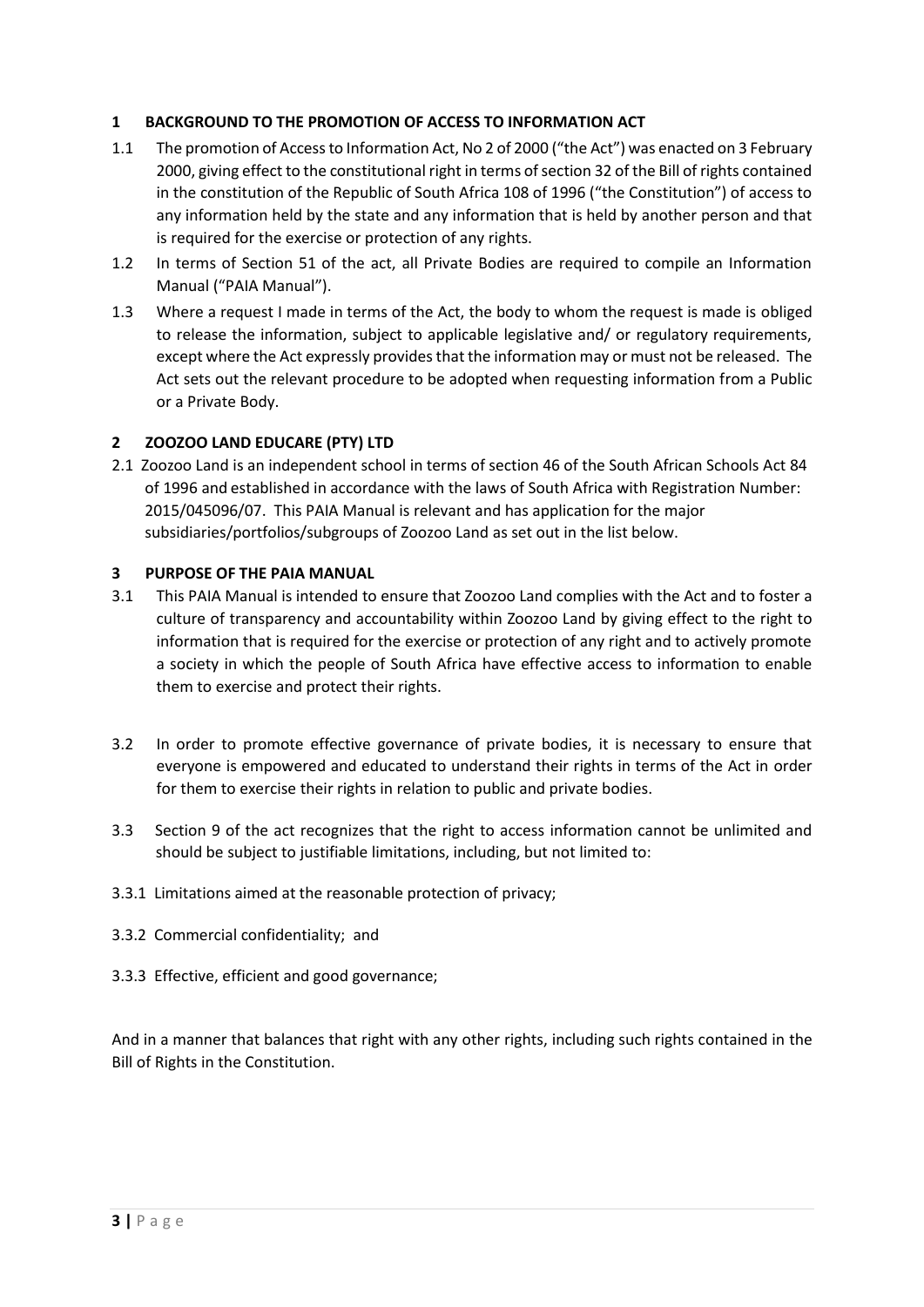- 3.4 This PAIA Manual has been drafted and submitted to the Human Rights Commission.
- 3.5 In addition, this PAIA Manual complies with the requirements of Section 10 of the Act and recognizes that upon commencement of the Protection of Personal Information act 4 of 2013, that the appointed Information Regulator will be responsible to regulate compliance with the Act and its Regulations by Public and Private Bodies.

| <b>CHIEF EXECUTIVE OFFICER:</b> | Ms. Mishje Cooper    |  |
|---------------------------------|----------------------|--|
|                                 | 21 Dorchester Drive  |  |
| <b>REGISTERED ADDRESS:</b>      | Parklands            |  |
| 21 Dorchester Drive             |                      |  |
|                                 | Parklands            |  |
| <b>POSTAL ADDRESS:</b>          | 7441                 |  |
| <b>TELEPHONE NUMBER:</b>        | 021 556 5458         |  |
| <b>FAX NUMBER:</b>              | 086 589 6176         |  |
| <b>WEBSITE</b>                  | www.zoozooland.co.za |  |

## **4**. **CONTACT DETAILS OF THE CHIEF EXECUTIVE OFFICER (SECTION 51(1)(a))**

## **5. THE INFORMATION OFFICER (SECTION 51(1)(B))**

- 5.1 The Act prescribes the appointment of an Information Officer for Public Bodies where such Information Officer is responsible for, *inter alia*, assess requests for access to information. The Head of a Private Body fulfils such a function in terms of section 51. Zoozoo Land has opted to appoint an Information Officer to assess requests for access to information. The Head of Private Body fulfils such a function in terms of section 51. Zoozoo Land has opted to appoint an Information Officer to assess requests for access to information as well as to oversee its required functions in terms of the Act.
- 5.2 The Information Officer appointed in terms of the Act also refers to the Information Officer as referred to in the Protection of Personal Information Act 4 of 2013. The Information Officer oversees the functions and responsibilities as required in terms of both this Act as well as the duties and responsibilities in terms of section 55 of the Protection of Personal Information Act 4 of 2013 after registering with the Information Regulator.
- 5.3 The Information Officer may appoint, where it is deemed necessary, Deputy Information Officers, as allowed in terms of section 17 of the Act as well as section 56 of the Protection of Personal Information Act 4 of 2013. This is in order to render Zoozoo Land as accessible as reasonably possible for requesters of its records and to ensure fulfilment of its obligations and responsibilities as prescribed in terms of section 55 of the Protection of Personal Information Act 4 of 2013. All requests for information in terms of the act must be addressed to the Information Officer.

| <b>INFORMATION</b>       |                     |  |
|--------------------------|---------------------|--|
| <b>OFFICER:</b>          | Mishje Cooper       |  |
|                          | 21 Dorchester Drive |  |
| <b>PHYSICAL ADDRESS:</b> | Parklands           |  |
| TELEPHONE:               | 082 905 3112        |  |

## **CONTACT DETAILS OF THE INFORMATION OFFICER**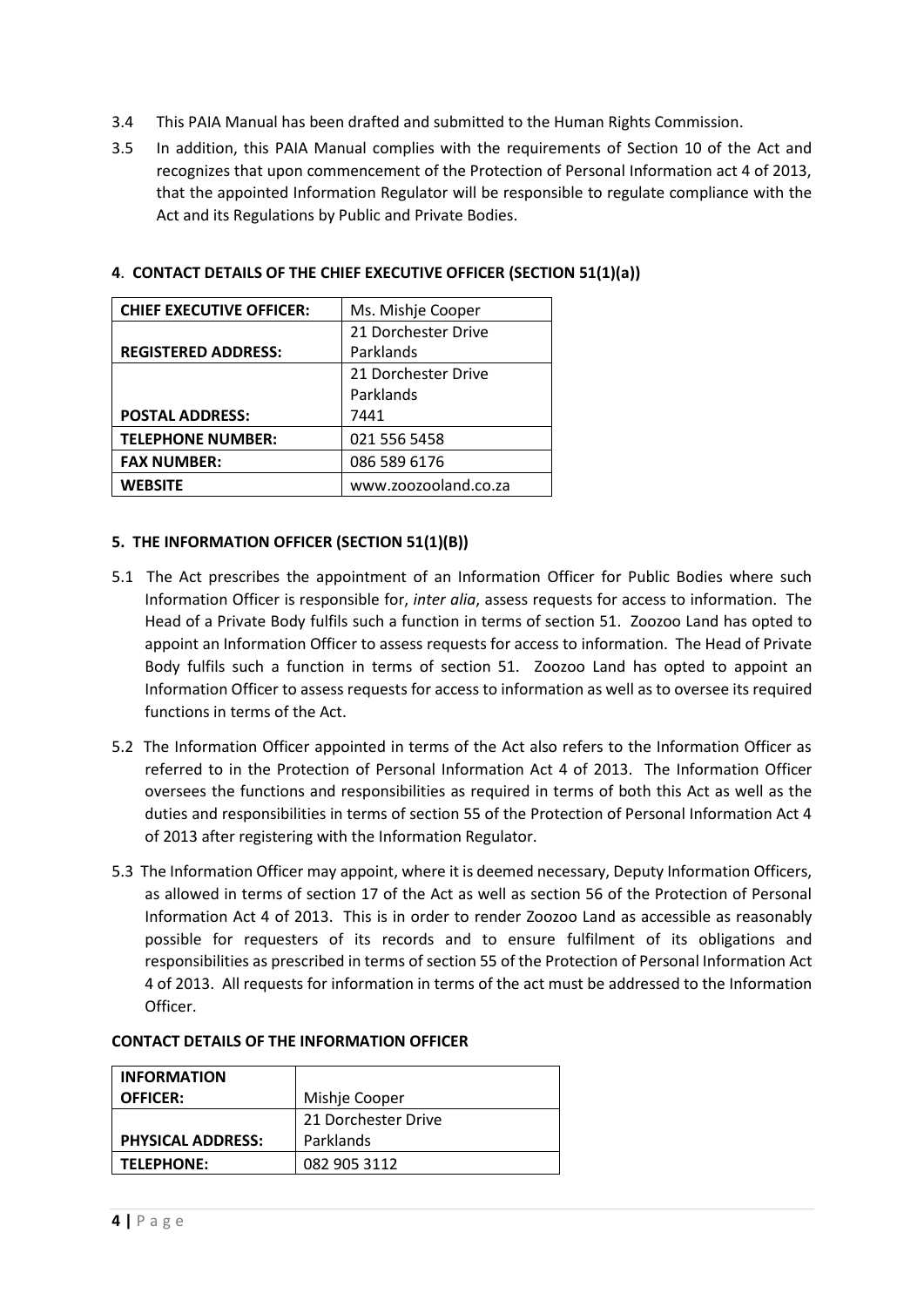| <b>EMAIL:</b>             | mishje@zoozooland.co.za |
|---------------------------|-------------------------|
| <b>ALTERNATIVE EMAIL:</b> | mishjec@gmail.com       |

## **6. GUIDE OF SA HUMAN RIGHTS COMMISSION**

#### **6.1 ENQUIRY DETAILS**

- 6.2 The South African Human Rights Commission has compiled the Guide as required in terms of section 10 of the Act. The Guide contains such information as may reasonably be required by a person who wishes to exercise any right contemplated in the Act and accordingly it:
- 6.2.1 Contains information on understanding and how to use the Act;
- 6.2.2 Includes: The objectives of the Act; Particulars of every Public and Private Body; The manner and form for requests; Contents of the Regulations promulgated under the Act;
- 6.2.3 Will be updated and published every two years.
- 6.3 The Guide is available in all the official languages of the Republic of South Africa.
- 6.4 Any enquiries regarding this Guide should be directed to:

The South African Human Rights Commission, at:

PAIA Unit (The Research and Documentation Department),

Braampark Forum 3, 33 Hoofd Street, Braamfontein, JOHANNESBURG

Private Bag X2700, Houghton, 2041

Telephone Number; (011) 877-3803

Fax Number: (011) 403-0625

Website: [www.sahrc.org.za](http://www.sahrc.org.za/)

E-mail Address: [section51.paia@sahrc.org.za](mailto:section51.paia@sahrc.org.za)

## **7**. **AVAILABILITY OF THIS MANUAL**

You, the requester, can access this Manual on our website [\(www.zoozooland.co.za\)](http://www.zoozooland.co.za/) or by requesting

a copy by e-mail from the Information Officer.

## **7**.**1 STEPS TO CONSIDER BEFORE SUBMITTING A REQUEST**

The following steps must be considered before submitting a request:

7.1.1 Step 1: Are you requesting your own information?

All parents and students are allowed access to their own information without having to use the request for access to information procedures as set out in the Promotion of Access to Information Act, including, but not limited to:

- Academic Records;
- Account information;
- Personal Records;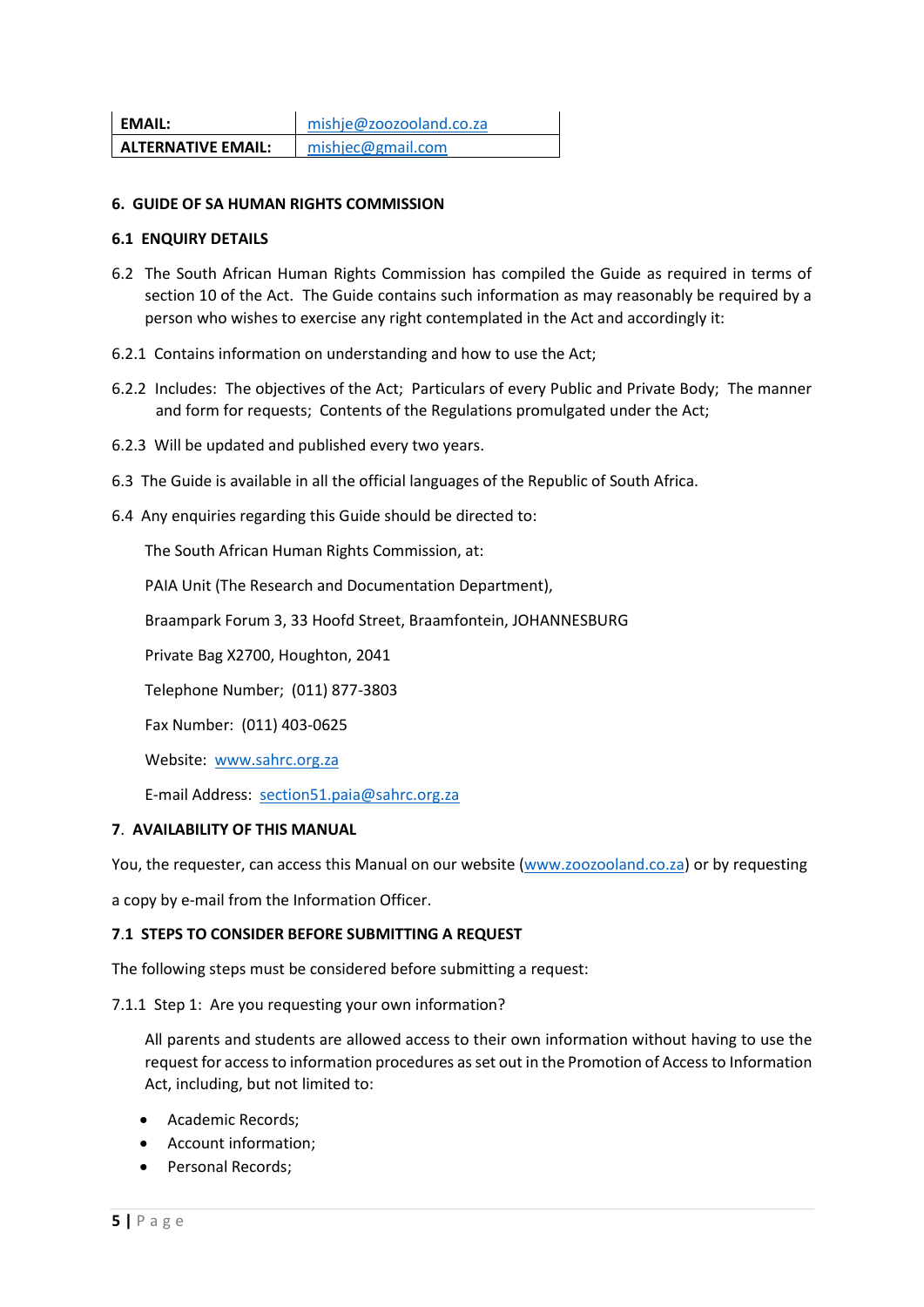- Photos and or images;
- 7.1.2 Step 2: Are you entitled to use the act to request access?

Please take note of section 7(1) of the Act which states:

"This Act does not apply to a record of a public body or a private body if:

- a) That record is requested for the purpose of criminal or civil proceedings:
- b) So requested after the commencement of such criminal or civil proceedings, as the case may be; and
- c) The production of or access to that record for the purpose referred to in paragraph (a) is provided for any other law."

If section 7(1) applies, you may not bring a request in terms of this act. You must use the rules and procedures for the discovery of information of the relevant legal forum and proceedings you are involved in. Zoozoo Land reserves the right to claim all expenses and other damages incurred as a result of a requester submitting a request in contravention of section 7(1).

## 7.1.3 Step 3: Does the information requested exist in the form of a record?

Please note that the act only applies to records that are in existence at the time of us receiving your request. The Act does not compel anyone to create records which is not yet in existence at the time the request is made. For instance, the act cannot be used to obtain reasons for a decision taken by Zoozoo Land if such reasons are not in the form of a record.

7.1.4 Step 4: Is the record in the possession or under the control of Zoozoo Land?

The act provides that the record requested must be in our possession or under our control. Therefore, even if a record was created by Zoozoo Land or at some point in Zoozoo Land's possession (but not in Zoozoo Land's control at the time of your request), you must seek access to the record from the party under whose possession or control it is.

# **8. RECORDS AVAILABLE ONLY ON REQUEST TO ACCESS IN TERMS OF THE ACT (SECTION 51(1)(D))**

## **8.1 RECORDS HELD BY ZOOZOO LAND**

8.1.1 This clause serves as a reference to the categories of information that Zoozoo Land holds. The information is classified and grouped according to records relating to the following subjects and categories:

## 8.1.1.1 Personnel Records

- 8.1.1.1.1 Personal records provided by personnel.
- 8.1.1.1.2 Records provided by a third party relating to personnel.
- 8.1.1.1.3 Conditions of employment and other personnel-related contractual and quasi-legal records.
- 8.1.1.1.4 Internal evaluation records and other internal records.
- 8.1.1.1.5 Correspondence relating to personnel.
- 8.1.1.1.6 Training schedules and material.

"Personnel" refers to any person who works for, or provides services to or on behalf of Zoozoo Land, and receives or is entitled to receive remuneration and any other person who assists in carrying out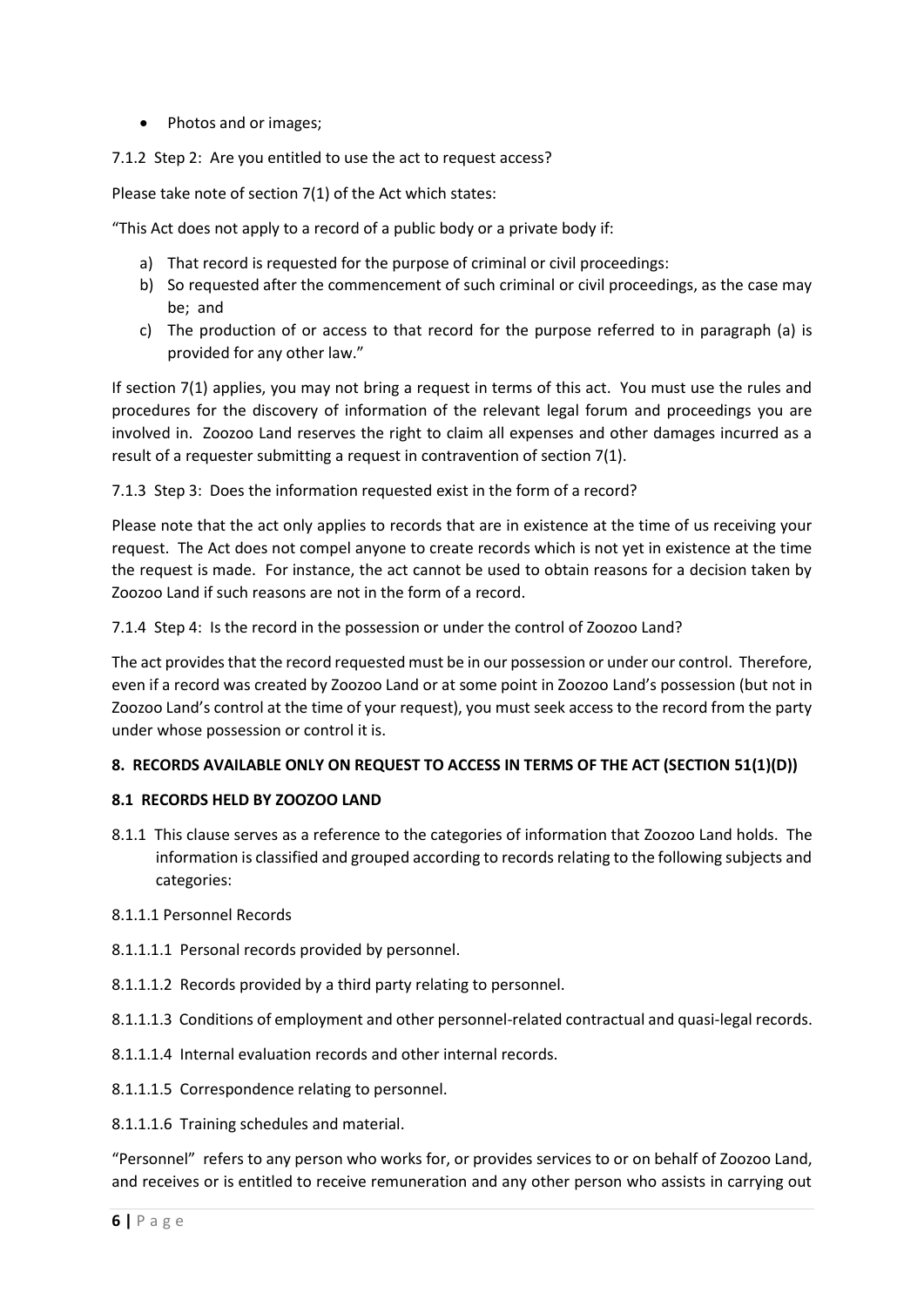or conducting the business of Zoozoo Land. This includes, without limitation, directors, all permanent, temporary and part-time staff, as well as contract workers.

8.1.1.2 Customer(parent and student) Related Records

8.1.1.2.1 Records provided by a customer to a third party acting for or on behalf of Zoozoo Land.

8.1.1.2.2 Records provided by a third party.

8.1.1.2.3 Records generated by or within Zoozoo Land relating to its customers.

A "customer" refers to any natural person (student and parent) and juristic entity that receives services from Zoozoo Land.

- 8.1.1.3 Private Body Records
- 8.1.1.3.1 Financial records
- 8.1.1.3.2 Operational records
- 8.1.1.3.3 Databases
- 8.1.1.3.4 Information Technology
- 8.1.1.3.5 Marketing records
- 8.1.1.4 Internal Correspondence
- 8.1.1.4.1 Product records
- 8.1.1.4.2 Statutory records
- 8.1.1.4.3 Internal Policies and Procedures
- 8.1.1.4.4 Records held by officials of the institution

These records include but are not limited to, the records which pertain to Zoozoo Land's own affairs.

## 8.1.1.5 Other Party Records

- 8.1.1.5.1 Personnel, customer, or private body records which are held by another party, as opposed to the records held by Zoozoo Land itself.
- 8.1.1.5.2 Records held by Zoozoo Land pertaining to other parties, including without limitation, financial records, correspondence, contractual records, records provided by the other party, and records third parties have provided about the contractors/suppliers.
- 8.1.1.5.3 Zoozoo Land may possess records pertaining to other parties, including without limitation contractors, suppliers, subsidiary/holding/sister companies, joint venture companies, and service providers. Alternatively, such other parties may possess records that can be said to belong to Zoozoo Land.
- 8.2 Note that the accessibility of the records may be subject to the grounds of refusal set out in the PAIA Manual. Amongst others, records deemed confidential on the part of a third party will necessitate permission from the third party concerned, in addition to normal requirements, before Zoozoo Land will consider access.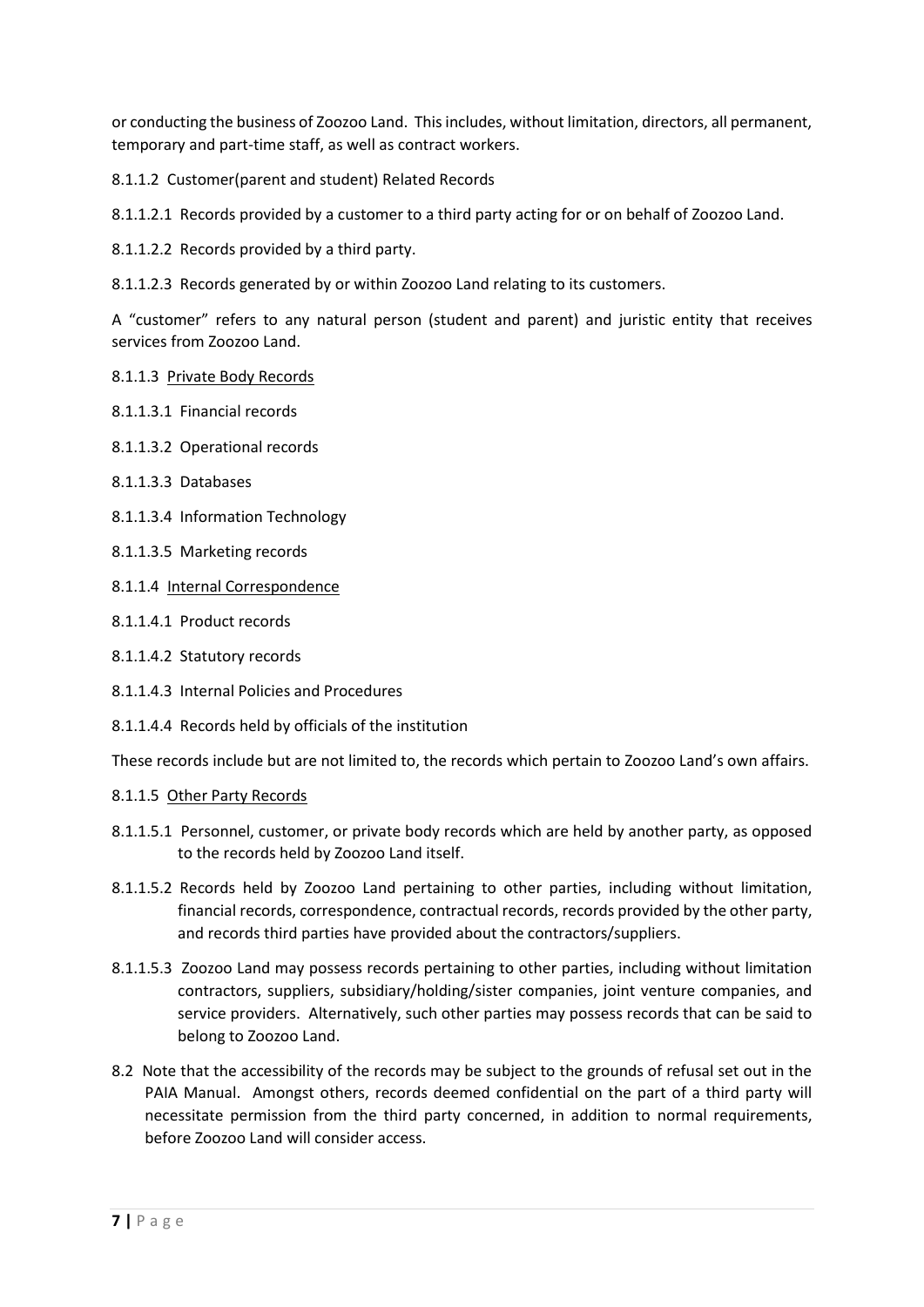#### **9. RECORDS AVAILABLE WITHOUT A REQUEST TO ACCESS IN TERMS OF THE ACT**

- 9.1 Records of a public nature, typically those disclosed on Zoozoo Land's website and in its various annual reports, may be accessed without the need to submit a formal application.
- 9.2 Other non-confidential records, such a statutory records maintained at CIPC, may also be accessed without the need to submit a formal application, however, please note that an appointment to view such records will still have to be made with the Information Officer.

#### **10. RECORDS AVAILABLE IN TERMS OF ANY OTHER LEGISLATION**

- 10.1 Where applicable to its operations, Zoozoo Land also retains records and documents in terms of the legislation listed below. Unless disclosure is prohibited in terms of legislation, regulations, contractual agreement, or otherwise, records that are required to be made available in terms of these acts shall be made available for inspection by interested parties in terms of the requirements and conditions of the Act; the below-mentioned legislation, and applicable internal policies and procedures, should such interested parties be entitled to such information. A request to access must be done in accordance with the prescriptions of the Act.
- 10.1.1 Attorneys Act no.53 of 1979;
- 10.1.2 Auditing Professions Act No. 26 of 2005;
- 10.1.3 Basic Conditions of Employment Act No. 75 of 1997;
- 10.1.4 Broad-Based Black Economic Empowerment Act, 2003;
- 10.1.5 Business Act No 71 of 1991;
- 10.1.6 Companies Act No. 71 of 2008;
- 10.1.7 Compensation of Occupational Injuries and Diseases Act No. 130 of 1993;
- 10.1.8 Competition Act. No. 71 of 2008;
- 10.1.9 Constitution Act. No. 7 of 2008;
- 10.1.10 Copyright Act No. 98 of 1978;
- 10.1.11 Custom and Exercise act No. 91 of 1964;
- 10.1.12 Debt Collectors' Act No. 91 of 1964;
- 10.1.13 Design Act No. 195 of 1993;
- 10.1.14 Electronic Communications Act No. 36 of 2005;
- 10.1.15 Electronic Communications and transaction Act No. 25 of 2002;
- 10.1.16 Employment Equity Act No. 55 of 1998;
- 10.1.17 Financial advisory and Intermediary Services Act of 2002;
- 10.1.18 Financial Intelligence Centre Act No 38 of 2001;
- 10.1.19 Identification Act No. 68 of 1997;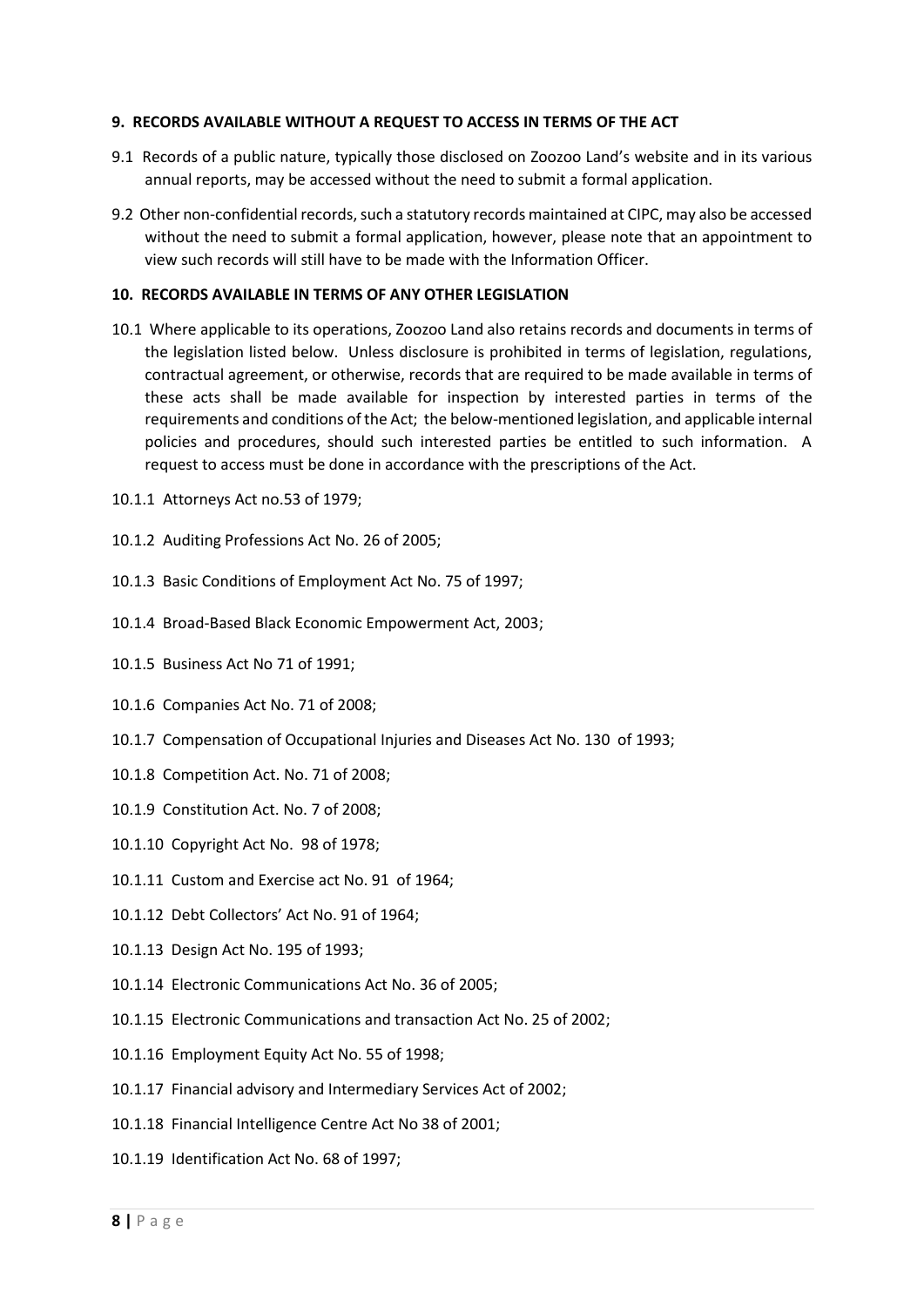- 10.1.20 Income Tax Act No. 58 of 1962;
- 10.1.21 Insider Trading Act No. 135 of 1998;
- 10.1.22 Insolvency Act No. 24 of 1936;
- 10.1.23 Inspection of Financials Institutions Act No. 18 of 1998;
- 10.1.24 Intellectual Property Laws Amendment Act 38 of 1997;
- 10.1.25 Labour Relations Act No. 66 of 1995;
- 10.1.26 Leases of Land Act no. 18 of 1969;
- 10.1.27 Long Term Insurance Act 52 of 1998;
- 10.1.28 Machinery and Occupational Safety Act No. 6 of 1983;
- 10.1.29 National Credit Act No. 34 of 2005;
- 10.1.30 National Road Traffic Act 93 of 1996;
- 10.1.31 National Environmental Management act No 107 of 1998;
- 10.1.32 Occupational Health and Safety act No. 85 of 1993;
- 10.1.33 Patents Act No. 57 of 1978;
- 10.1.34 Pension Funds Act No. 24 of 1956;
- 10.1.35 Prescription Act No. 68 of 1969;
- 10.1.36 Prevention of Organised crime Act No. 121 of 1998;
- 10.1.37 Promotion of access to Information Act No. 2 of 2000;
- 10.1.38 Protection of Personal;
- 10.1.39 Revenue laws Second Amendment Act No. 61 of 2008;
- 10.1.40 Road Transportation Act No. 74 of 1977;
- 10.1.41 Skills Development Levies Act No. 9 of 1999;
- 10.1.42 Short-term Insurance act No. 53 of 1998;
- 10.1.43 Stock Exchanges Control Act No. 1 of 1985;
- 10.1.44 Taxation Laws Amendment Act No. 7 of 2010;
- 10.1.45 Trademarks Act No. 194 of 1993;
- 10.1.46 Transfer Duty Act No. 40 of 1949;
- 10.1.47 Uncertificated Securities Tax Act No. 31 of 1998;
- 10.1.48 Unemployment Contributions Act 63 of 2001;
- 10.1.49 Unemployment Insurance Act No. 30 of 1966;
- 10.1.50 Value Added Tax Act 89 of 1991.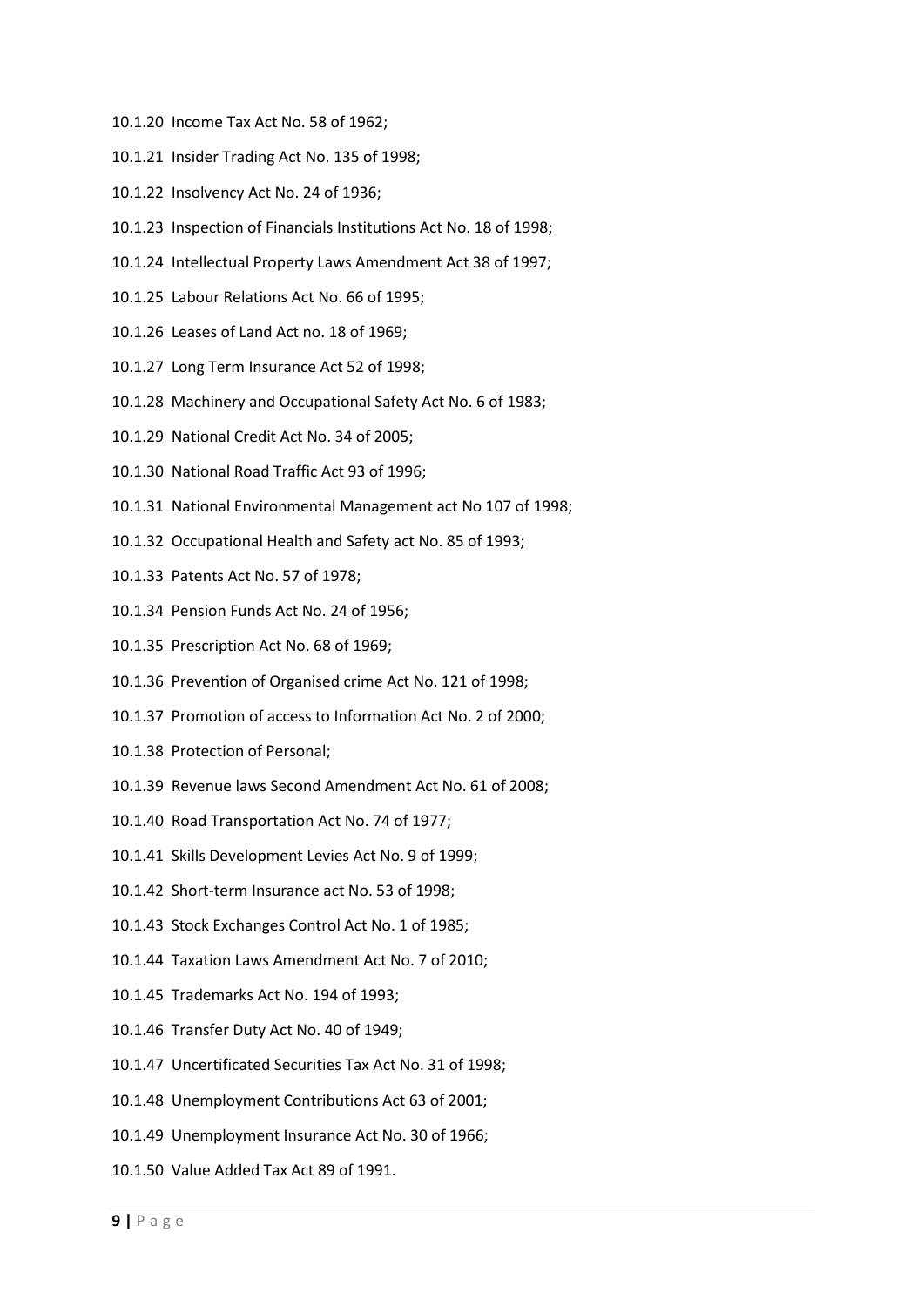10.2 It is further recorded that the accessibility of documents and records may be subject to the grounds of refusal set out in the PAIA Manual.

## **11 REQUEST PROCEDURE**

## **11.1 PROCEDURAL REQUIREMENTS**

- 11.1.1 The requester must comply with all the procedural requirements contained in the Act relating to the request for access to a record.
- 11.1.2 The requester must complete the prescribed form enclosed herewith, and submit same as well as payment of a request fee and a deposit (if applicable) to the Information Officer or the Deputy Information Officer at the postal or physical address, fax number, or electronic mail address as noted in clause 5 above.
- 11.1.3 The prescribed form must be filled in with sufficient information to enable the Information Officer to identify:
- 11.1.3.1 the record or records requested; and
- 11.1.3.2 the identity of the requester.
- 11.1.4 The requester should indicate which form of access is required and specify a postal address or fax number of the requester in the Republic;
- 11.1.5 The requester must state that he/she requires the information in order to exercise or protect a right, and clearly state what the nature of the right is so to be exercised or protected. The requester must clearly specify why the record is necessary to exercise or protect such a right (section 53(2)(d).
- 11.1.6 Zoozoo Land will process the request within 30 (thirty) days unless the requester has stated special reasons to the satisfaction of the Information Officer that circumstances dictate that the above time periods not be complied with.
- 11.1.7 The requester shall be advised whether access is granted or denied in writing. If, in addition, the requester requires the reasons for the decision in any other manner, the requester will be obliged to state which manner and the particulars required.
- 11.1.8 If a request is made on behalf of another person, then the requester must submit proof of the capacity in which the requester is making the request to the reasonable satisfaction of the Information Officer (section 53(2)(f)).
- 11.1.9 If an individual is unable to complete the prescribed form because of illiteracy or disability, such a person may make the request orally.
- 11.1.10 The requester must pay the prescribed fee before any further processing can take place.
- 11.1.11 All information is listed in clause 11 herein should be provided in failing which the process will be delayed until the required information is provided. The prescribed periods will not commence until the requester has furnished all the necessary and required information. The Information Officer shall sever a record, if possible, and grant only access to that portion requested and which is not prohibited from being disclosed.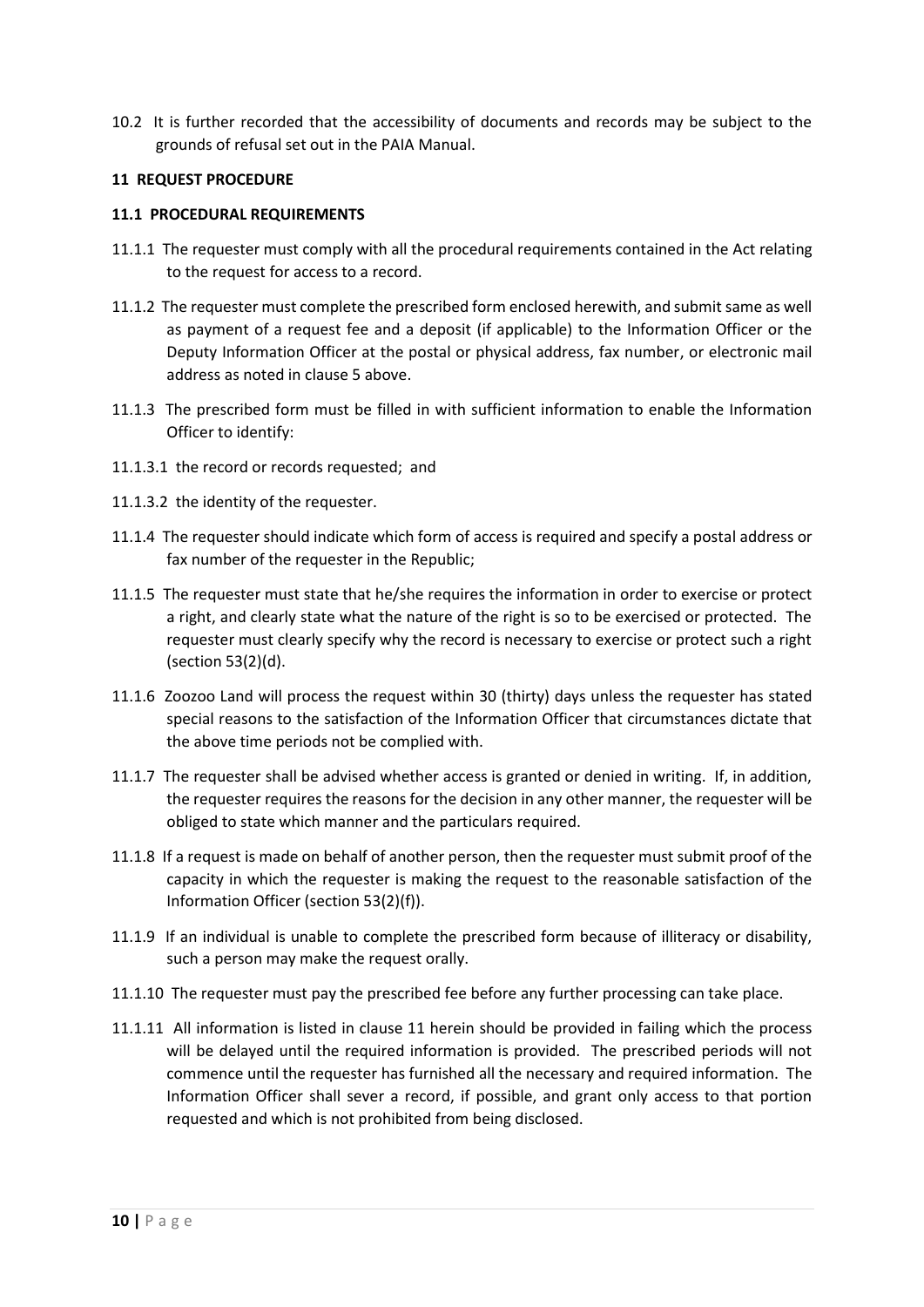## **12 REFUSAL OF ACCESS TO RECORDS**

#### **12.1 GROUNDS TO REFUSE ACCESS**

A Private Body such as Zoozoo Land is entitled to refuse a request for information.

- 12.1.1 The main grounds for Zoozoo Land to refuse a request for information relates to the:
- 12.1.1.1 mandatory protection of the privacy of a third party who is a natural person or a deceased person (section 63) or a juristic, as included in the Protection of Personal Information Act 4 of 2013, which would involve the unreasonable disclosure of personal information of that natural or juristic person;
- 12.1.1.2 mandatory protection of personal information and for disclosure of any personal information to, in addition to any other legislative, regulatory or contractual agreements, comply with the provisions of the Protection of Personal Information Act 4 of 2013;
- 12.1.1.3.1 mandatory protection of the commercial information of a third party (section 64), if the record contains:
- 12.1.1.3.1 trade secrets of the third party;
- 12.1.1.3.2 financial, commercial, scientific or technical information which disclosure could likely cause harm to the financial or commercial interests of that third party;
- 12.1.1.3.3 information disclosed in confidence by a third party to Zoozoo Land, if the disclosure could put that third party at a disadvantage in negotiations or commercial competition;
- 12.1.1.4 mandatory protection of confidential information of third parties (section 65) if it is protected in terms of any agreement;
- 12.1.1.5 mandatory protection of the safety of individuals and the protection of property (section 66);
- 12.1.1.6 mandatory protection of records which would be regarded as privileged in legal proceedings (section 67).
- 12.1.2 The commercial activities (section 68) of a Private Body, such as Zoozoo Land, may include:
- 12.1.2.1 trade secrets of Zoozoo Land;
- 12.1.2.2 financial, commercial, scientific or technical information which disclosure could likely cause harm to the financial or commercial interests of Zoozoo Land;
- 12.1.2.3 information which, if disclosed could put Zoozoo Land at a disadvantage in negotiations or commercial competition;
- 12.1.2.4 a computer program or application which is owned by Zoozoo Land, and which is protected by copyright;
- 12.1.2.5 the research information (section 69) of Zoozoo Land a or a third party, if its disclosure would disclose the identity of Zoozoo Land, the researcher or the subject matter of the research and would place the research at a serious disadvantage.
- 12.1.3 Requests for information that are frivolous or vexatious, or which involve an unreasonable diversion of resources shall be refused.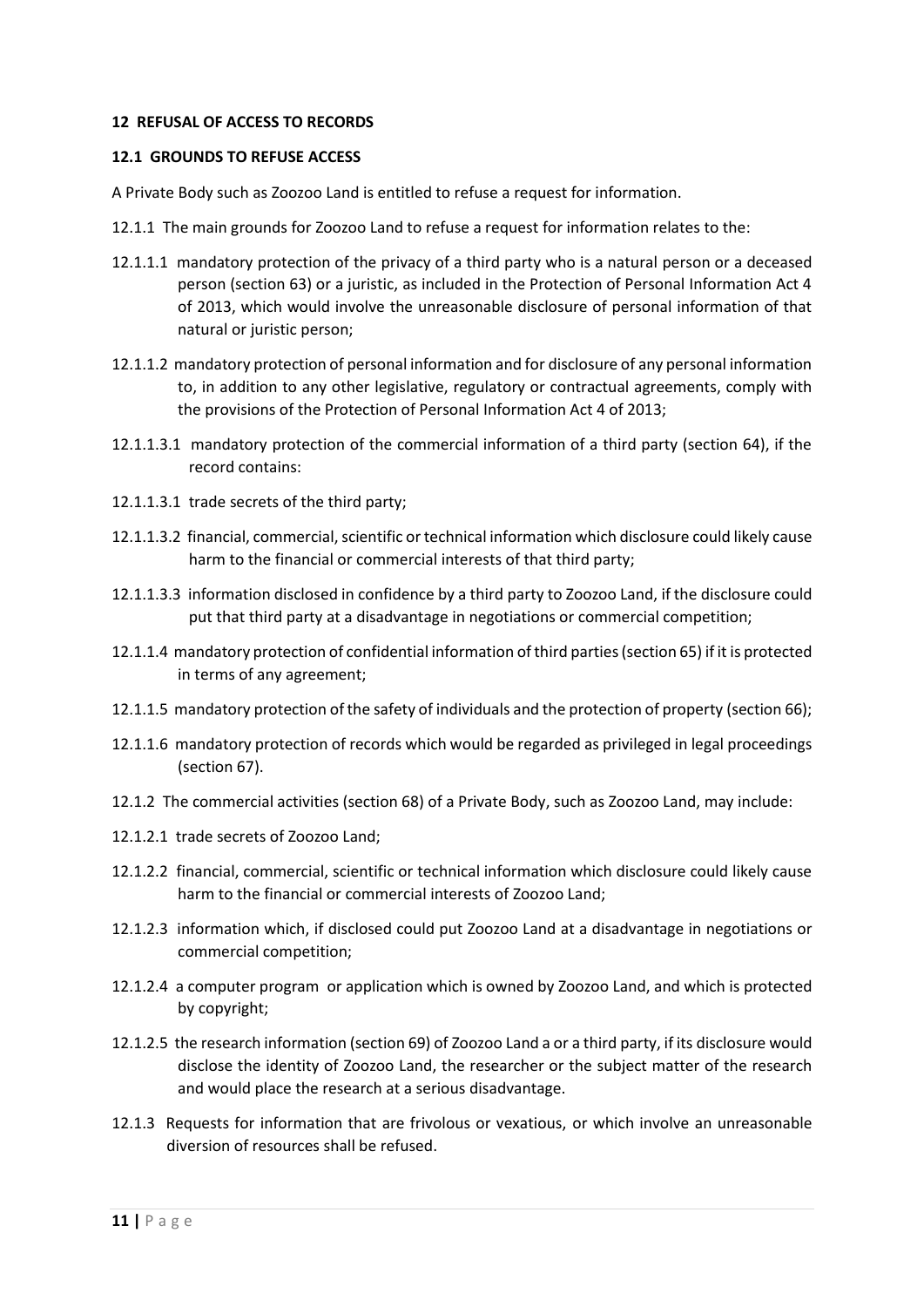- 12.1.4 All requests for information will be assessed on their own merits and in accordance with the applicable legal principles and legislation.
- 12.1.5 If a requested record cannot be found or if the record does not exist, the Information Officer shall, by way of an affidavit or affirmation, notify the requester that it is not possible to give access to the requested record. Such notice will be regarded as a decision to refuse a request for access to the record concerned for the purpose of the Act. If the record should later be found, the requester shall be given access to the record in the manner stipulated by the requester in the prescribed form, unless the Information Officer refuses access to such record.

## **13. REMEDIES AVAILABLE WHEN ZOOZOO LAND REFUSES A REQUEST**

## **13.1 INTERNAL REMEDIES**

Zoozoo Land does not have an internal appeal procedure. The decision made by the Information Officer is final. Requesters will have to exercise such external remedies at their disposal if the request for information is refused, and the requestor is not satisfied with the answer supplied by the Information Officer.

## **13.2 EXTERNAL REMEDIES**

- 13.2.1 A requestor that is dissatisfied with the Information Officer's refusal to disclose information, may within 30(thirty) days of notification of the decision, apply to a court for relief.
- 13.2.2 A third party dissatisfied with the Information Officer's decision to grant a request for information, may within 30 (thirty) days of notification of the decision, apply to a Court for relief.

For purposes of the Act, the Court that has jurisdiction over these applications are the Constitutional Court, the High Court or another court of similar status, and a Magistrate's Court designated by the Minister of Justice and Constitutional Development and which is presided over by a designated Magistrate.

# **14. ACCESS TO RECORDS HELD BY ZOOZOO LAND**

## **14.1 PREREQUISITES FOR ACCESS BY PERSONAL/OTHER REQUESTER**

- 14.1.1 Records held by Zoozoo Land may be accessed by requests only once the prerequisite requirements for access have been met.
- 14.1.2 A requester is any person requesting access to a record of Zoozoo Land. There are two types of requesters:

## **14.1.3 PERSONAL REQUESTER**

- 14.1.3.1 A personal requester is a requester who is seeking access to a record containing personal information about the requester.
- 14.1.3.2 Zoozoo Land will voluntarily provide the requested information, or give access to any record concerning the requester's personal information. The prescribed fee for the reproduction of the information requested will be charged.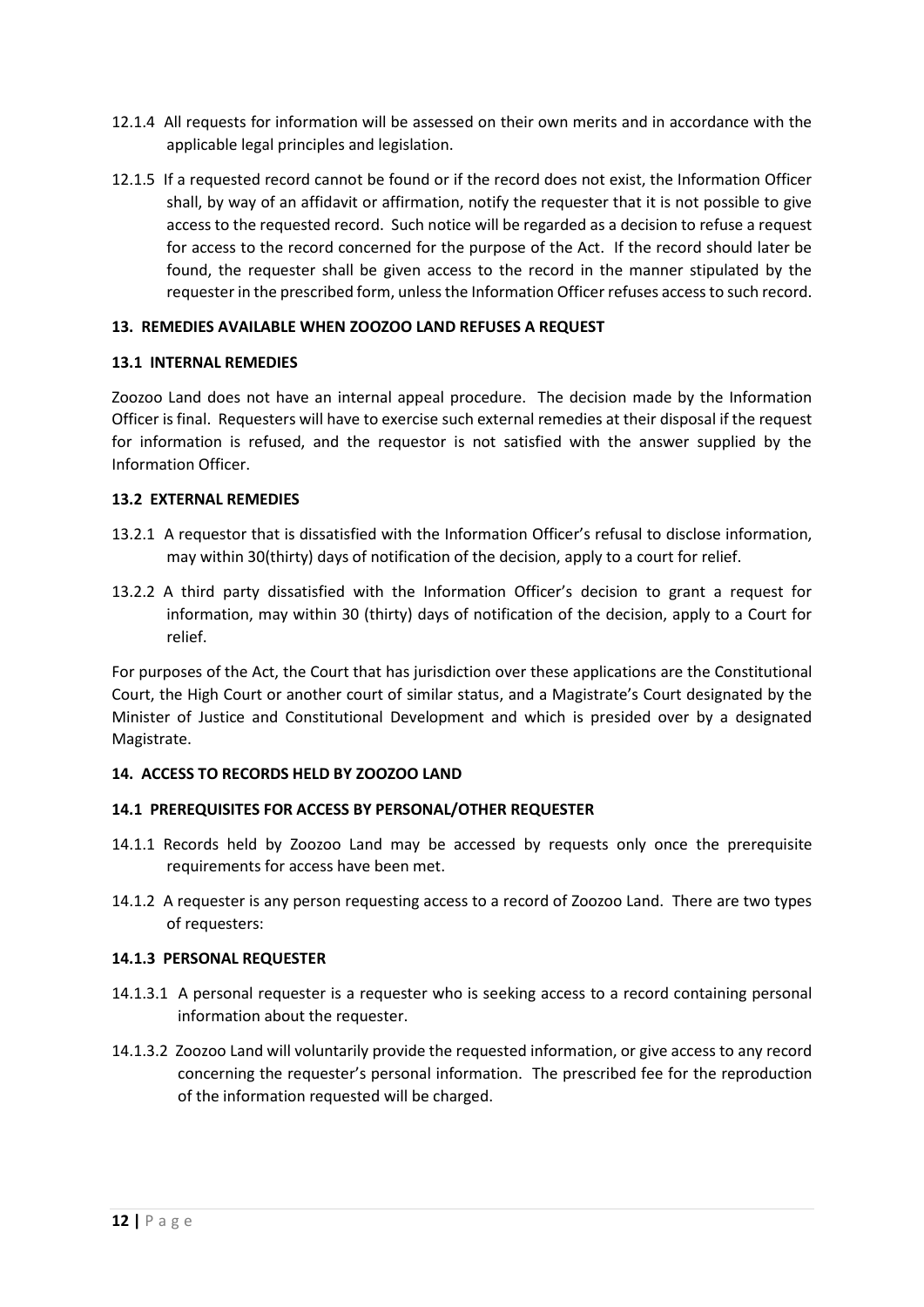## **14.1.4 OTHER REQUESTER**

- 14.1.4.1 This requester (other than a personal requester) is entitled to request access to information on third parties.
- 14.1.4.2 In considering such a request, Zoozoo Land will adhere to the provisions of the Act. Section 71 requires that the Information Officer take all reasonable steps to inform the third party to whom the requested record relates of the request, informing him/her that he/she may make a written or oral representation to the Information Officer why the request should be refused or, where required, give written consent for the disclosure of the Information.

Zoozoo Land is not obliged to voluntarily grant access to such records. The requester must fulfil the prerequisite requirements, in accordance with the requirements of the Act and as stipulated in chapter 5; Part 3, including the payment of a request and access fee.

## **15 FEES**

## **15.1 FEES PROVIDED BY THE ACT**

15.1.1 The Act provides for two types of fees, namely:

- 15.1.1.1 A request fee, which is a form of an administration fee to be paid by all requesters except personal requesters, before the request is considered. The request fee is not refundable; and
- 15.1.1.2 An access fee, which is paid by all requesters if an access request is granted. This fee is inclusive of costs involved by the Private Body in obtaining and preparing a record for delivery to the requester.
- 15.1.2 When the request is received by the Information Officer, such officer shall by notice require the requester, other than a personal requester, to pay the prescribed request fee, before further processing of the request (section 54(1)).
- 15.1.3 If the search for the record has been made and the preparation of the record for disclosure, including an arrangement to make it available in the requested form, requires more than the hours prescribed in the regulations for this purpose, the Information Officer shall notify the requester to pay, as a deposit, the prescribed portion of the access fee which would be payable if the request is granted.
- 15.1.4 The Information Officer shall withhold a record until the requester has paid the fees as indicated below.
- 15.1.5 A requester whose request for access to a record has been granted, must pay an access fee that is calculated to include, where applicable, the request fee, the processing fee for reproduction and search and preparation, and for any time reasonably required over the prescribed hours to search for and prepare the record for disclosure including making arrangements to make it available in the request form.
- 15.1.6 If a deposit has been paid in respect of a request for access, which is refused, then the Information Officer concerned must repay the deposit to the requester.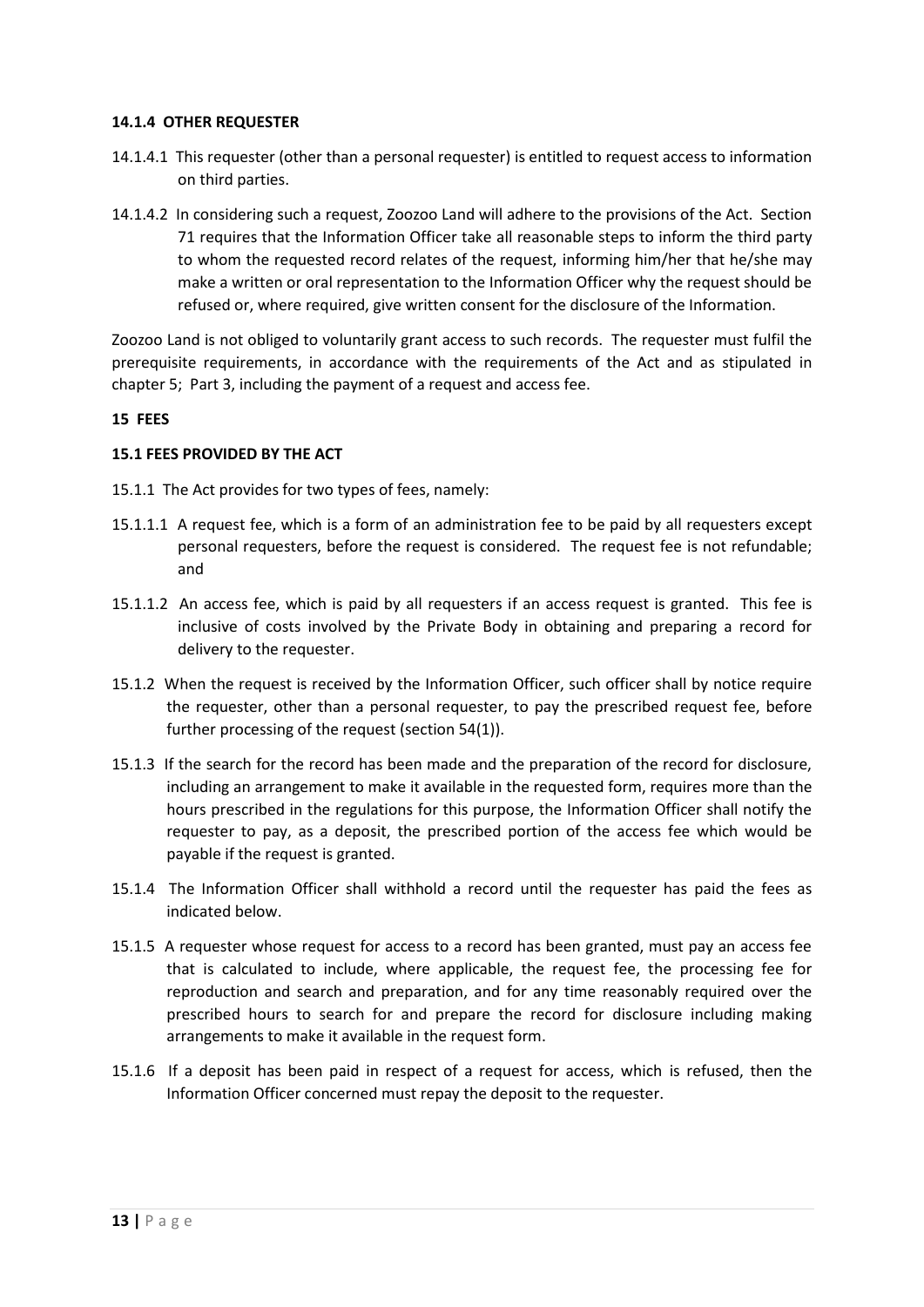## **16 REPRODUCTION FEES**

16.1 Where Zoozoo Land has voluntarily provided the Minister with a list of categories of records that will automatically be made available to any person requesting access thereto, the only charge that may be levied for obtaining such records, will be a fee for the reproduction of the record in question.

|                                                              | <b>FEES TO BE</b>  |
|--------------------------------------------------------------|--------------------|
| <b>REPRODUCTION OF INFORMATION FEES</b>                      | <b>CHARGED</b>     |
| Information in an A-4 size page photocopy or part thereof    | R <sub>1</sub> ,10 |
| A printed copy of an A4-size page or part thereof            | R0,75              |
| A copy in a computer-readable format, for example:           |                    |
| Stiffy disc                                                  | R7,50              |
| Compact disc                                                 | R70,00             |
| A transcription of visual images, in an A4-size page or part |                    |
| thereof                                                      | R40,00             |
| A copy of visual images                                      | R60,00             |
| A transcription of an audio record for an A4-size page or    |                    |
| part thereof                                                 | R20,00             |
| A copy of an audio record                                    | R30,00             |

## **16.2 REQUEST FEES**

Where a requester submits a request for access to information held by an institution on a person other than the requester himself/herself, a request fee in the amount of R50,00 is payable up-front before the institution will further process the request received.

# **16.3 ACCESS FEES**

- 16.3.1 An access fee is payable in all instances where a request for access to information is granted, except in those instances where payment of an access fee is specially excluded in terms of the Act or exclusion is determined by the Minister in terms of section 54(8).
- 16.3.2 The applicable access fees which will be payable are:

|                                                      | <b>FEES</b> | – то           | <b>BE</b> |
|------------------------------------------------------|-------------|----------------|-----------|
| <b>ACCESS OF INFORMATION FEES</b>                    |             | <b>CHARGED</b> |           |
| Information in a A-4 size page photocopy or part     |             |                |           |
| thereof                                              |             |                |           |
| A printed copy of an A4-size page or part thereof    |             |                |           |
|                                                      | <b>FEES</b> | <b>TO</b>      | ВF        |
| <b>ACCESS OF INFORMATION FEES</b>                    |             | <b>CHARGED</b> |           |
| A copy in a computer-readable format, for example:   |             |                |           |
| Stiffy disc                                          |             |                |           |
| Compact disc                                         |             | R70,00         |           |
| A transcription of visual images, in an A4-size page |             |                |           |
| or part thereof                                      |             | R40,00         |           |
| A copy of visual images                              |             | R60,00         |           |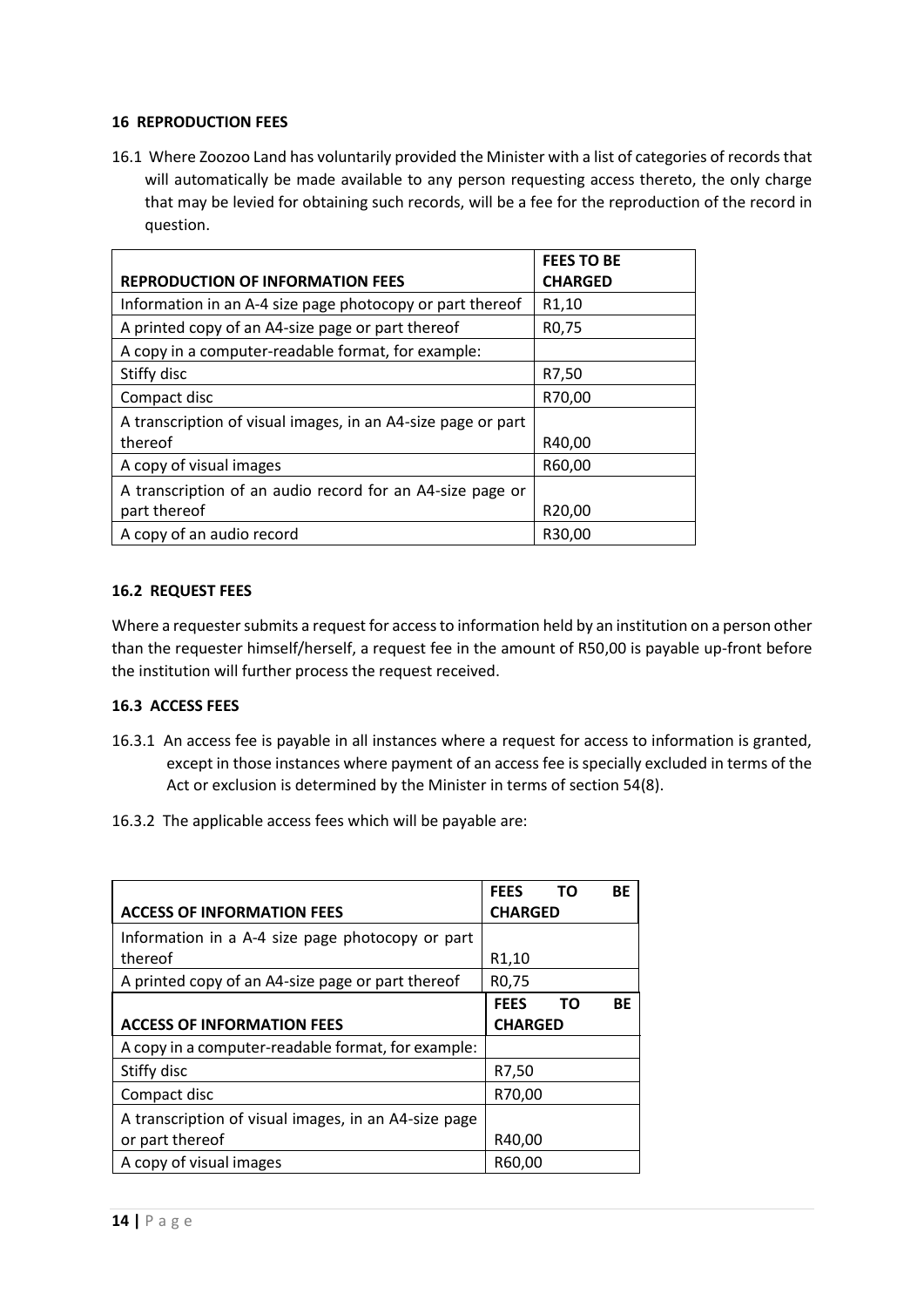| A search for a record that must be disclosed *Per<br>hour or part of an hour reasonably required for such |        |
|-----------------------------------------------------------------------------------------------------------|--------|
| search.                                                                                                   | R30,00 |
| Where a copy of a record needs to be posted the<br>actual postal fee is payable                           |        |

## **16.4 DEPOSITS**

- 16.4.1 Where the institution receives a request for access to information held on a person other than the requester himself/herself and the Information Officer upon receipt of the request is of the opinion that the preparation of the required record of the disclosure will take more than 6(six) hours, a deposit is payable by the requester.
- 16.4.2 The amount of the deposit is equal to 1/3 (one third) of the amount of the applicable access fee.

## **16.5 COLLECTION FEES**

- 16.5.1 The initial "request fee" of R50.00 should be deposited into the bank account below and a copy of the deposit slip, application form, and other correspondence/documents, forwarded to the Information Officer via fax.
- 16.5.2 Zoozoo Land will collect the initial "request fee" of applications received directly by the Information Officer via email.
- 16.5.3 All fees must be deposited into the following bank account:

## **Bank Institution:**

**Account Name: Zoozoo Land**

**Account Number: 106 067 6796**

## **Branch Code: 198 765**

16.5.4 All fees are subject to change as allowed for in the Act and as a consequence, such escalations may not always be immediately available at the time of the request being made. Requesters shall be informed of any changes in the fees prior to making a payment.

## **17. DECISION**

- 17.1 Zoozoo Land will, within 30 (thirty) days of receipt of the request, decide whether to grant or decline the request and give notice with reasons (if required) to that effect.
- 17.1.2 The 30(thirty) day period within which Zoozoo Land has to decide whether to grant or refuse the request, may be extended for a further period of not more than thirty days if the request is for a great deal of information, or the request requires a search for information held at another office of Zoozoo Land and the information cannot reasonably be obtained within the original 30(thirty) day period.
- 17.1.3 Zoozoo Land will notify the requester in writing should an extension be sought.